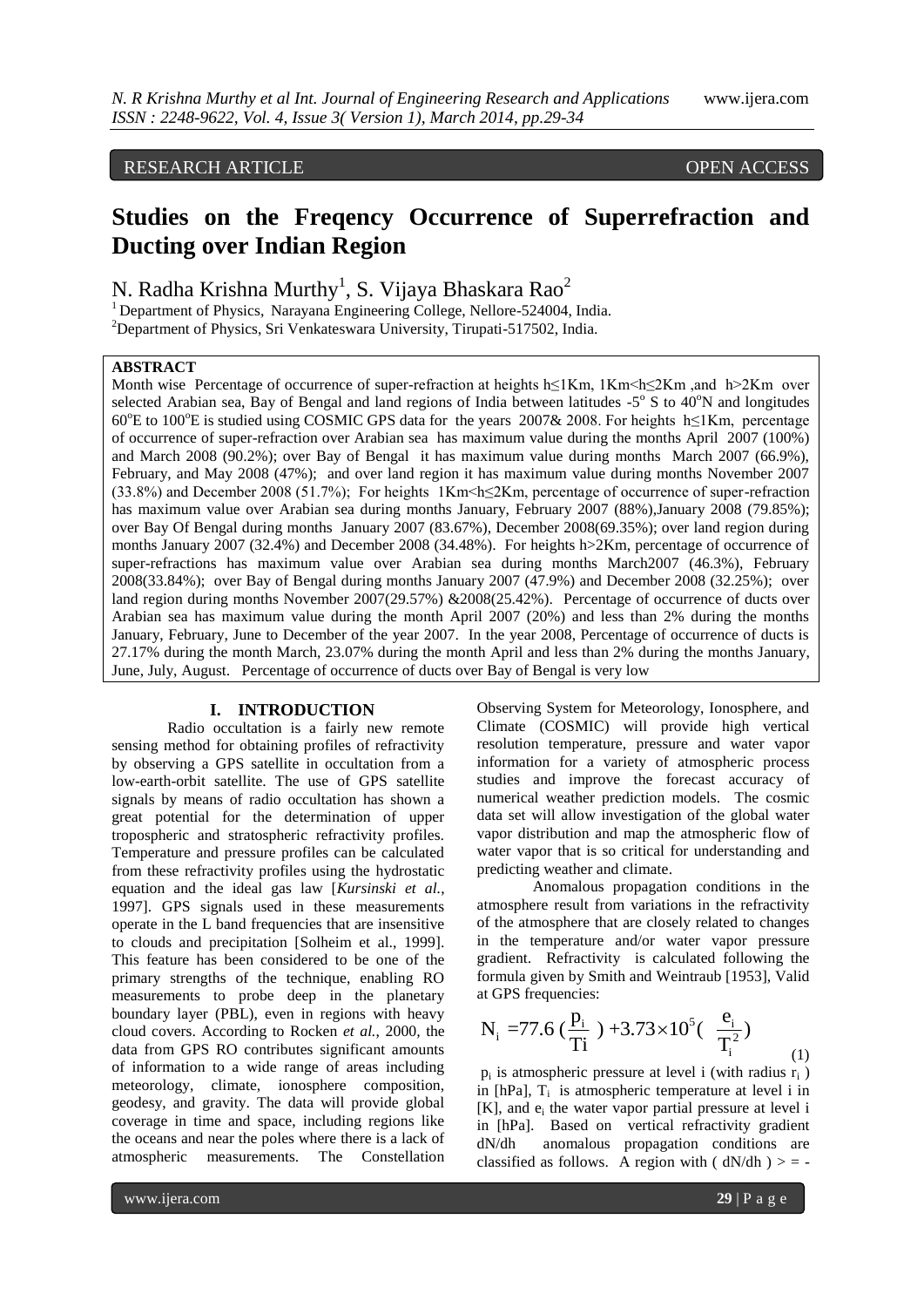$39$  Km<sup>-1</sup> is called subrefractive. These conditions lead to radio waves being refracted away from the earth's surface. Regions with ( dN/dh ) between -39  $Km^{-1}$  to -79  $Km^{-1}$  show normal refraction. Regions with dN/dh between -76 Km<sup>-1</sup> and >-157 Km<sup>-1</sup> are called superrefractive [Almond and Clarke, 1973]. Ducting occurs when  $dN/dh < -157Km^{-1}$ .

 $dN/dh = N' = 77.6$  (p'/T) -77.6 T'(P/T<sup>2</sup>) + 3.73X  $10^5$  (e'  $\pi$ <sup>2</sup>) - 3.73X  $10^5$  T' (e $\pi$ <sup>3</sup> ) (2)

The first term represents the hydrostatic variation of pressure with altitude, it is about -30 Km-1 . The second term will be more important closer to the surface where higher pressures are found. The third term will generally contribute to ducting at altitudes where strong gradients in e are found. The fourth term is negligible.

The nature of the duct is determined by the meteorological conditions that alter temperature and water vapor content in the region. Ducting events over the sea are traditionally separated into evaporation and elevated ducts. Evaporation ducts are caused by the rapidly decreasing water vapour with height, they occur within about 30m above the surface of the earth and are found over relatively warm water. They exhibit geographical, seasonal, and diurnal variations, with greater depths at lower lattitudes, during summer months, and during day time (Babin et al.1977). Elevated ducts can be caused by temperature and moisture inversions aloft, usually associated with subsidence of air masses . Ducts resulting from nocturnal radiative cooling are associated with temperature inversions. Dew deposition and fog development also effect the ducting conditions in the nocturnal ABL. Advection ducts may form when warm, dry continental air passes over cooler sea, thus cooling and moistening the lowest layers. When the warm air from a dry land mass moves over the cooler sea water a stable Internal boundary layer forms. As this IBL forms over water it is called a marine IBL. The moisture accumulated in the stable surface layers is a major cause of decrease in refractive index with height and formation of duct with a depth approximately equal to that of the MIBL. These are frequently surface ducts. This effect may reinforce a pre existing evaporation duct and so increase it s depth. Advection ducts can also be observed when warm moist air advected over cooler sea, resulting in the formation of sea fog with a duct near the top of fog. Over land, ducting is often caused by radiative cooling during clear nights, particularly when the ground is moist. . In addition, more localized effects such as see breezes, thunder storms, or microburst out flows can cause ducting over land (Turton et al 1988).

There has been several studies carried out on the occurrence of duct and super refraction over land region using radiosonde data [K.Chatterjee,1971; Ghouse Basha et al.,2013]. However the data over oceans is sparse and this study is unique in the sense it is for the first time providing the information over oceans using COSMIC GPS-RO data.

### **II. METHODOLOGY**

COSMIC GPS data is taken to study frequency of occurrence superrefraction regions over India between latitudes  $-5^\circ$  S to 40°N and longitudes  $60^{\circ}$  E to  $100^{\circ}$  E. Over Arabian sea a region lies between latitudes  $-1^\circ$  to 20° and longitudes 60° to 72°, over Bay Of Bengal a region lies between latitudes  $-1^\circ$  to  $15.45^\circ$  and longitudes  $82^\circ$  to  $94^\circ$ , and over land a region lies between latitudes  $17.5^\circ$  to  $36^{\circ}$  longitudes  $74^{\circ}$  to  $82^{\circ}$  are selected and refractivity values of these regions from sea level to a height of 5Km are extracted from GPS data. Gradient of refractivity is calculated for every vertical height interval of 100m and from which number of superrefraction regions occurred in each month are counted over these regions . Similarly numbers of duct regions are counted over Arabian Sea. Percentage of occurrence of superrefraction and duct regions occurred in each month are calculated as follows.

Percentage of occurrence of superrefractions (or ducts) in a given region

=[Number of superrefraction ( or duct) regions] X100/Total number of refractivity profiles of that region

#### **III. RESULTS AND DISCUSSIONS:**

Fig.1 represents percentage of occurrence of super refractions over Arabian sea, Bay Of Bengal and land regions during the years 2007 & 2008. Percentage of occurrence of super refraction for heights h≤ 1Km over Arabian sea has maximum value during april 2007 (100%), march 2008(90%) and minimum value during June 2007(20%), July 2008(33%). For these super refractions percentage of occurrence is above 60% during the months January, February, March and April and less than 40% during rest of months of the year 2007. Percentage of occurrence super refractions is greater than 50% during months January, March, October and December and less than 40% during the months july, august and September of the year 2008. For heights 1Km<h≤2Km, percentage of occurrence of super refraction regions has maximum value during the months January, February 2007 (88%), January2008 (79.85%) and minimum value during the months June 2007(21%), october2008 (18.28%). Percentage of occurrence of these super refraction regions is greater than 50% during the months January, February, July, November and less than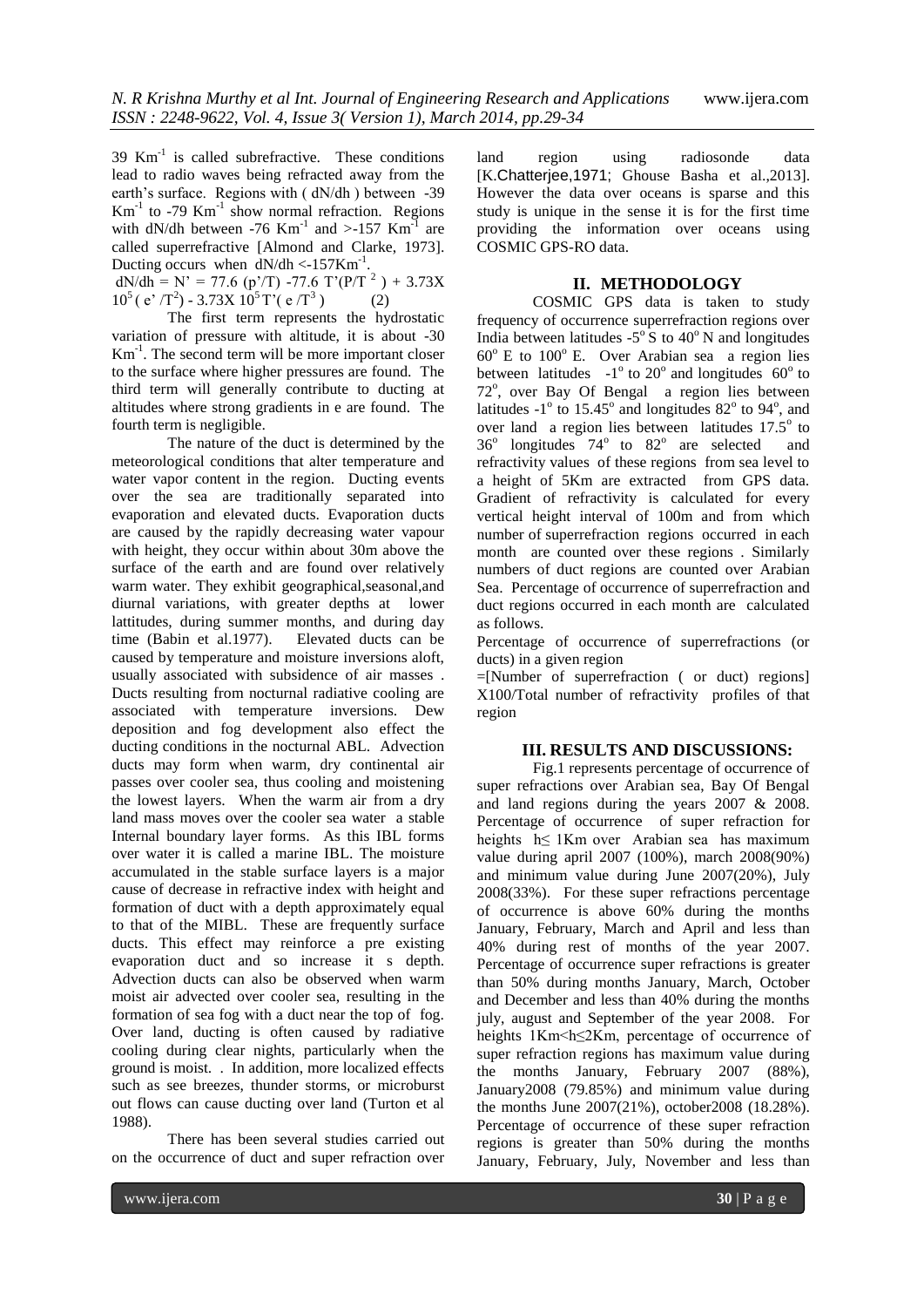30% during the months April, June, September and October of the year 2007. Percentage of occurrence of these super refractions in the year 2008 is greater than 50% during the months January, February, March, April, May, August and less than 30% during the months October and November. Percentage of occurrence of superrefractions in the heights h> 2Km has maximum value during the months march 2007 (46.31%), February 2008 (33.84%) and minimum value during the months August 2007 (6%), April 2008(3.2%).

Percentage of occurrence of superrefractions for heights h≤ 1Km over Bay Of Bengal has maximum value during the months March 2007 (66.9%), February 2007 (50%), May 2008 (47.25%) and minimum value during the months October 2007 (4.76%), November2007(6.8%), November 2008(14%). Percentage of occurrence of these super refractions is above 40% during the months February, March and less than 30% in the remaining months of the year 2007. In the year 2008, Percentage of occurrence of super refractions is greater than 40% during the months February, May and less than 30% during the months January, April, June, July, August, October, November, December. For heights 1Km<h≤2Km over Bay Of Bengal, percentage of occurrence of super refractions has maximum value during the months January 2007 (83.67%),December 2008 (69.35%) and minimum value during the months October 2007 (1.58%), August 2008 (6%). Percentage of occurrence of these super refractons in the year 2007 is above 40% during the months January, February and less than 20% during the months April, June, July, August, September. October, November. In the year 2008. Perentage of occurrence of superrefractions is greater than 40% during the month December and less than 20% during the months February, March, July, August, September, October, November. For heights h>2Km over Bay Of Bengal , percentage of occurrence of super refraction has maximum value during months January 2007(47.96%), December 2008 (32.2%) and less than 3.5% during the months April, June, July, August, September, October of the year 2007 and less than 5.5% during the months April, May, June, August, October, November of the year 2008.

Percentage of occurrence of super refractions for heights h≤ 1Km over land region has maximum value during months November 2007(33.8%) and December 2008 (55.038%) . Their value is greater than 20% during the months January, October. November and less than 10% during months May, June, July, August, September of the year 2007. In the year 2008, percentage of occurrence of these super refractions is greater than 20% during months March, April, September, October, November, December and less than 10% during the month june. For heights 1Km<h≤2Km , Percentage of occurrence of superrefractions has maximum value during the month January 2007 (32.4%) and December 2008 (34.48%). Percentage of occurrence of these superrefractions in the year 2007 is less than 10% during the months April to October and greater than 20% during the months January, November. In the year 2008, percentage of occurrence of these superrefractions is greater than 20% during the months November, December and less than 10% during the months from January to August and October. Superrefractions in the heights h>2Km over land region has maximum value during the month November 2007 (29.58%), November 2008 (25.4%) and less than 5% during months April to September of the year 2007 and April, May, June of the year 2008. Percentage of occurrence of ducts over Arabian sea has maximum value during the month April (20%) and less than 2% during the months January, February, June to December of the year 2007. In the year 2008, Percentage of occurrence of ducts is 27.17% during the month March, 23.07% during the month April and less than 2% during the months January, June, July, August. Percentage of occurrence of ducts over Bay of Bengal is very low and is about 3% during the month March 2007, 2% to 4% during the months March and April 2008. In remaining months of years 2007 and 2008, percentage of occurrence of ducts is zero.

## **IV. CONCLUSIONS**

Month wise Percentage of occurrence of superrefractions at heights h≤1Km,1Km<h≤2Km ,and h>2Km over selected Arabian sea, Bay of Bengal and land regions of India between latitudes - 5° S to 40°N and longitudes 60°E to 100°E is studied using COSMIC GPS data of the years 2007& 2008. Percentage of occurrence of superrefraction for heights h≤ 1Km over Arabian sea has maximum value during April 2007 (100%), march 2008(90%) and minimum value during june 2007(20%), July 2008(33%). For heights 1Km<h≤2Km, percentage of occurrence of super refraction regions has maxmum value during the months January2007 (88%), January2008 (80%) and minimum value during the months June 2007(21%), october2008 (18.28%). Percentage of occurrence of super refractions in the heights  $h$  > 2Km has maximum value during the months march 2007 (46.31%), value during the months February 2008 (33.84%) and has minimum value during the months August 2007 (6%), April 2008(3.2%). Percentage of occurrence of superrefractions for heights h≤ 1Km over Bay of Bengal has maximum value during the months March 2007 (66.9%), February 2007 (50%), May 2008 (47.25%) and minimum value during the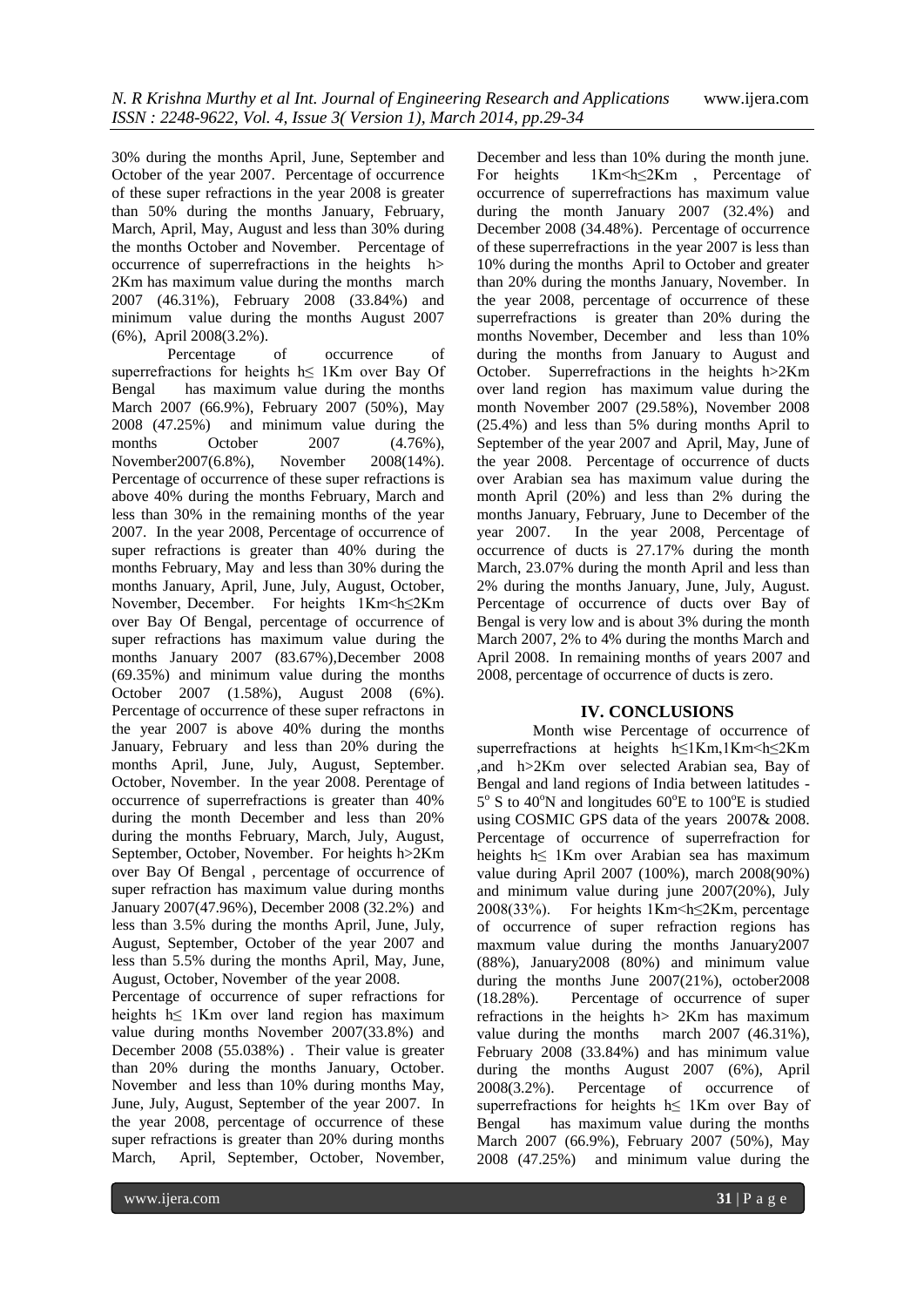months October 2007 (4.76%), November2007(6.8%), November 2008(14%). For heights 1Km<h≤2Km over Bay of Bengal, percentage of occurrence of superrefractions has maximum value during the months January 2007 (83.67%),December 2008 (69.35%) and minimum value during the months October 2007 (1.58%), August 2008 (6%). For heights h>2Km over Bay Of Bengal , percentage of occurrence of superrefraction has maxmum value during months January 2007(47.96%), December 2008 (32.2%) and less than 3.5% during the months April, June, July, August, September, October of the year 2007 and less than 5.5% during the months April, May, June, August, October, November of the year 2008.

Percentage of occurrence of superrefractions for heights h≤ 1Km over land region has maximum value during months November 2007(33.8%) and December 2008 (55.038%). For heights 1Km<h≤2Km, Percentage of occurrence of superrefractions has maximum value during the month January 2007 (32.4%) and December 2008 (34.48%). Superrefractions in the heights h>2Km over land region has maximum value during the month November 2007 (29.58%), November 2008

(25.4%) and less than 5% during months April to September of the year 2007 and April, May, June of the year 2008. Percentage of occurrence of ducts over Arabian sea has maximum value during the month April (20%) and less than 2% during the months January, February, June to December of the year 2007. In the year 2008, Percentage of occurrence of ducts is 27.17% during the month March, 23.07% during the month April and less than 2% during the months January, June, July, August. Percentage of occurrence of ducts over Bay of Bengal is very low and is about 3% during the month March 2007, 2% to 4% during the months March and April 2008. In remaining months of years 2007 and 2008, percentage of occurrence of ducts is zero.

#### **V. ACKNOWLEDGEMENTS**

We are grateful to M. Venkat Ratnam, National Atmospheric Research Laboratory (NARL), Gadanki, for providing necessary data for the present study. We are also thankful to UGC - SVU CENTRE FOR MST RADAR APPLICATIONS S.V.UNIVERSITY, TIRUPATI, for providing facilities to carry out this work**.**

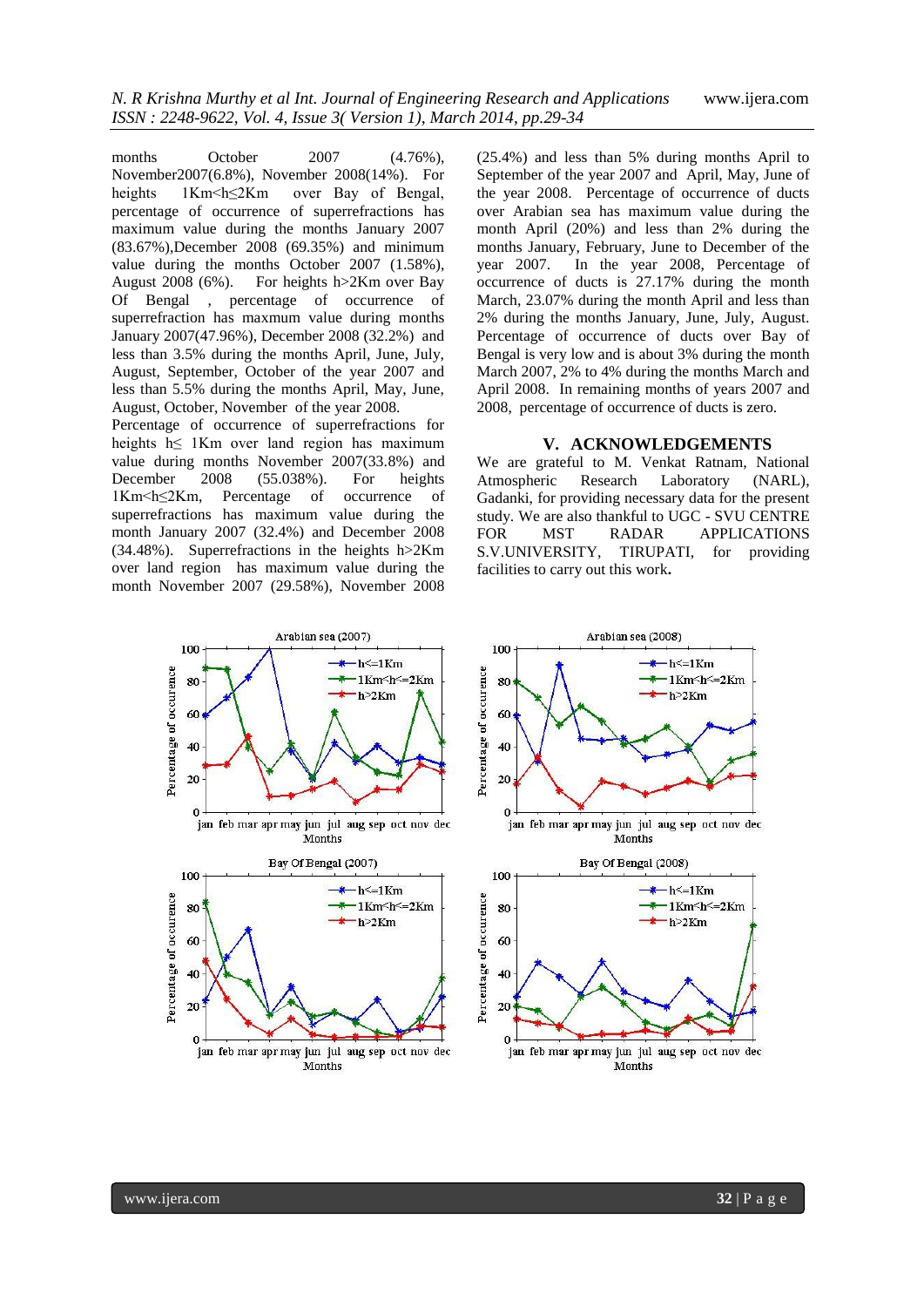

Fig.(1). Percentage of occurrence of superrefractions over Arabian sea, Bay of Bengal and Land regions at dIfferent heights during the years 2007 & 2008.



Fig.(2) Percentage of occurrence of duct regions over Arabian sea and Bay of Bengal during the years 2007 & 2008

#### **REFERENCES**

- [1] Almond, T., and Clarke, J., 1973, Considerations of the usefulness of the microwave prediction methods on air-toground paths, *IEEE Proc., Part F*, *130*, 649–656.
- [2] Babin, S. M., G. S. Young, and J. A. Carton, 1997: A new model for the oceanic evaporation duct. *J. Appl. Meteor.,* **36,** 193– 204.
- [3] K. Chatterjee, December 1971: Anticipated super-refraction over India, based on the climatology of the vertical structure of radio refractivity, Radio Science, Volume 6, Number 12, pages 1033-1038,
- [4] Craig, K. H., 1996: Clear air characteristics of the troposphere.Propagation of Radio Waves, M. P. Hall, L. W. Barclay, and M. T. Hewitt, Eds., The Institution of Electrical Engineers,105–130.
- [5] Gossard, E. E., 1977: Refractive index variance and its height distribution in different air masses. Radio Sci., **12,** 89–105.
- [6] Ghouse Basha, M. Venkat Ratnam, G. Manjula, and A. V. Chandra Sekhar, 2013, Anomalous propagation conditions observed over a tropical station using high-resolution GPS radiosonde observations, RADIO SCIENCE, VOL. 48, 1–8, doi:10.1002/rds.20012.
- [7] Kursinski, E., G. Hajj, J. Schofield, R. Linfield, and K. Hardy, 1997, Observing Earth's atmosphere with radio occultation measurements using GPS, *J. Geophys. Res., 102, 23,429–23,465.*
- [8] Rocken, C., et al., 1997, Analysis and validation of GPS/MET data in the neutral atmosphere, *J. Geophys. Res.*, *102*(D25), 29,849– 29,866.
- [9] Smith, E., and S. Weintraub, 1953, The constants in the equation for atmospheric